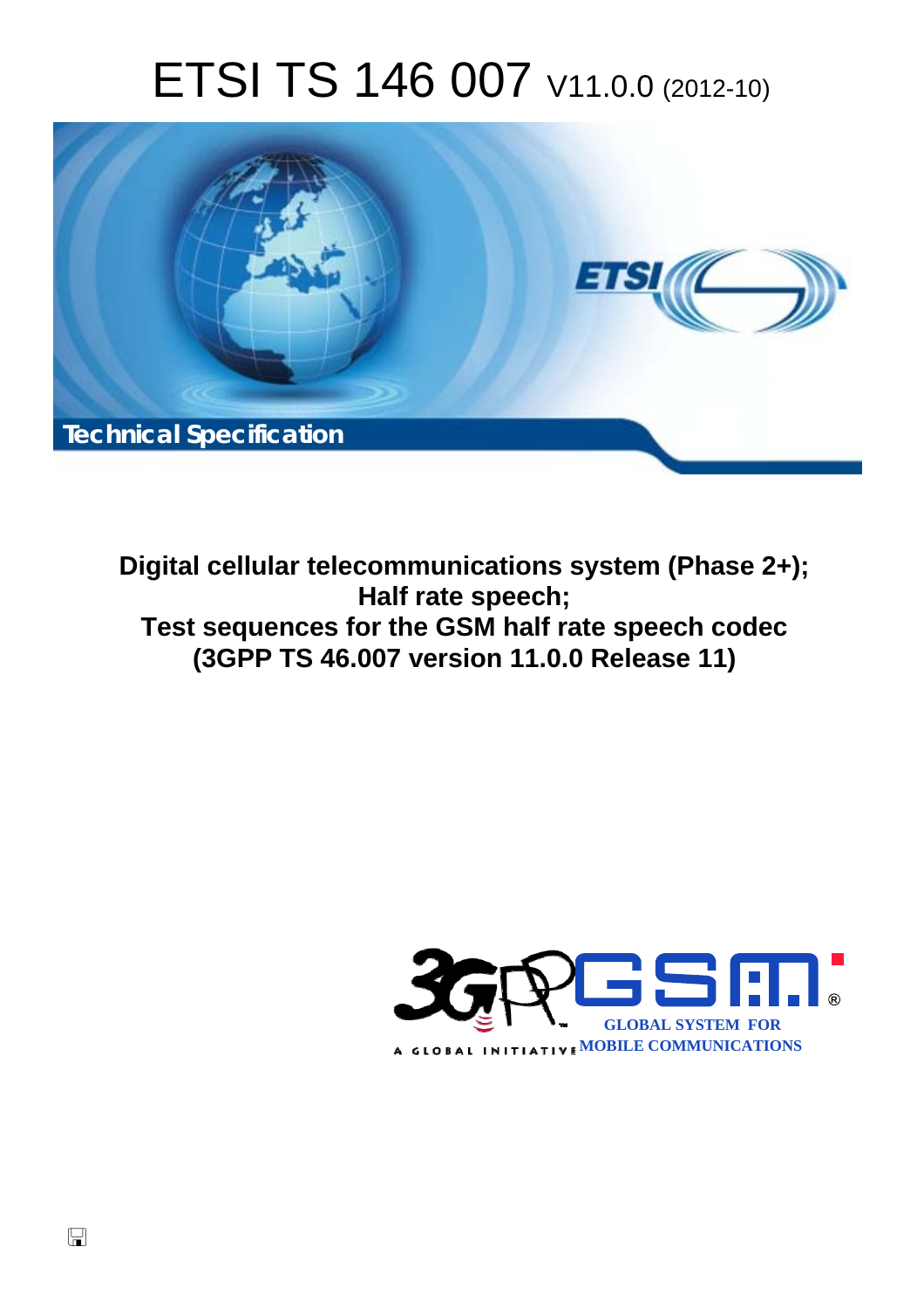Reference RTS/TSGS-0446007vb00

> Keywords GSM

#### *ETSI*

#### 650 Route des Lucioles F-06921 Sophia Antipolis Cedex - FRANCE

Tel.: +33 4 92 94 42 00 Fax: +33 4 93 65 47 16

Siret N° 348 623 562 00017 - NAF 742 C Association à but non lucratif enregistrée à la Sous-Préfecture de Grasse (06) N° 7803/88

#### *Important notice*

Individual copies of the present document can be downloaded from: [http://www.etsi.org](http://www.etsi.org/)

The present document may be made available in more than one electronic version or in print. In any case of existing or perceived difference in contents between such versions, the reference version is the Portable Document Format (PDF). In case of dispute, the reference shall be the printing on ETSI printers of the PDF version kept on a specific network drive within ETSI Secretariat.

Users of the present document should be aware that the document may be subject to revision or change of status. Information on the current status of this and other ETSI documents is available at <http://portal.etsi.org/tb/status/status.asp>

If you find errors in the present document, please send your comment to one of the following services: [http://portal.etsi.org/chaircor/ETSI\\_support.asp](http://portal.etsi.org/chaircor/ETSI_support.asp)

#### *Copyright Notification*

No part may be reproduced except as authorized by written permission. The copyright and the foregoing restriction extend to reproduction in all media.

> © European Telecommunications Standards Institute 2012. All rights reserved.

DECT<sup>™</sup>, PLUGTESTS<sup>™</sup>, UMTS<sup>™</sup> and the ETSI logo are Trade Marks of ETSI registered for the benefit of its Members. **3GPP**TM and **LTE**™ are Trade Marks of ETSI registered for the benefit of its Members and of the 3GPP Organizational Partners.

**GSM**® and the GSM logo are Trade Marks registered and owned by the GSM Association.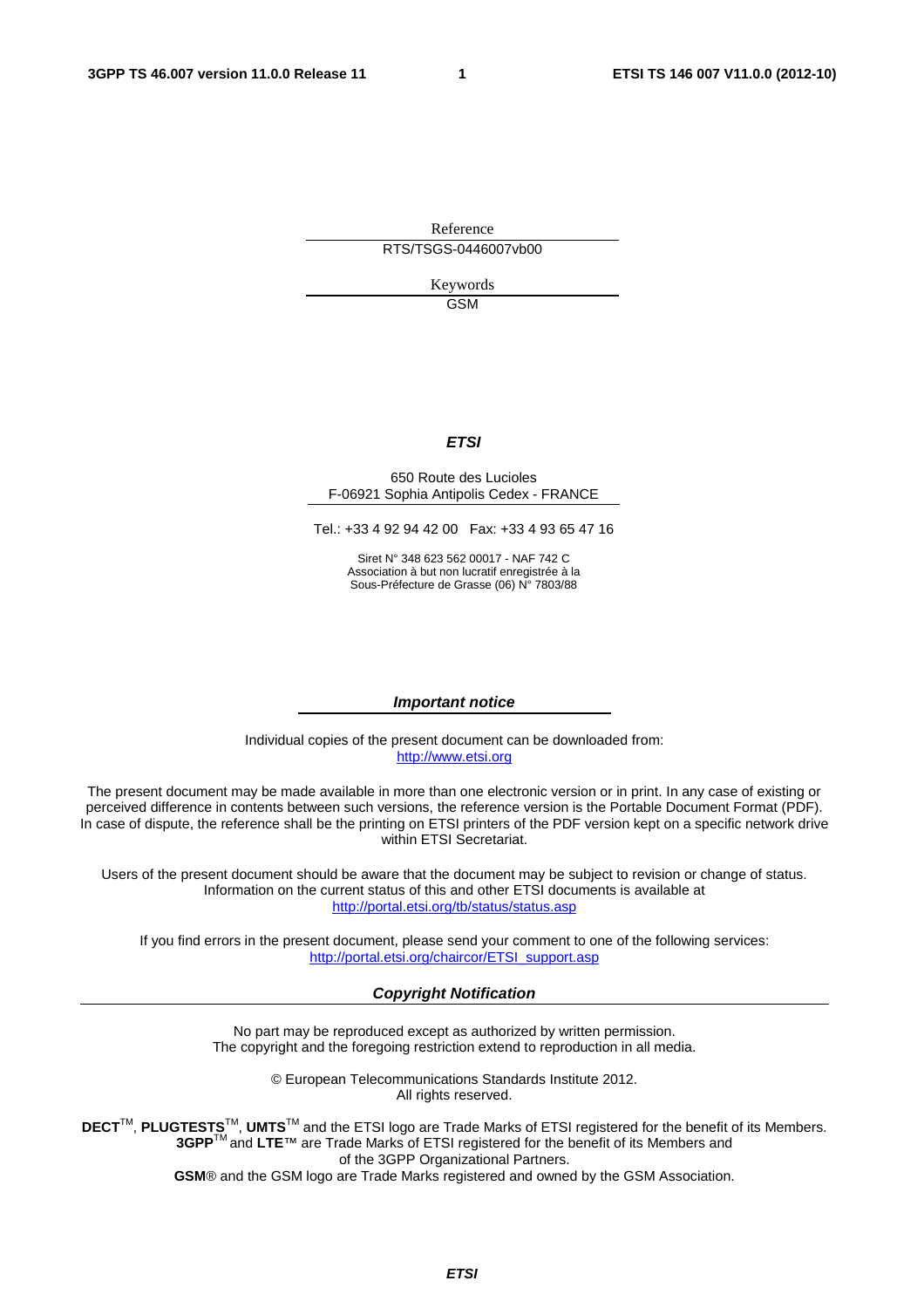## Intellectual Property Rights

IPRs essential or potentially essential to the present document may have been declared to ETSI. The information pertaining to these essential IPRs, if any, is publicly available for **ETSI members and non-members**, and can be found in ETSI SR 000 314: *"Intellectual Property Rights (IPRs); Essential, or potentially Essential, IPRs notified to ETSI in respect of ETSI standards"*, which is available from the ETSI Secretariat. Latest updates are available on the ETSI Web server ([http://ipr.etsi.org\)](http://webapp.etsi.org/IPR/home.asp).

Pursuant to the ETSI IPR Policy, no investigation, including IPR searches, has been carried out by ETSI. No guarantee can be given as to the existence of other IPRs not referenced in ETSI SR 000 314 (or the updates on the ETSI Web server) which are, or may be, or may become, essential to the present document.

## Foreword

This Technical Specification (TS) has been produced by ETSI 3rd Generation Partnership Project (3GPP).

The present document may refer to technical specifications or reports using their 3GPP identities, UMTS identities or GSM identities. These should be interpreted as being references to the corresponding ETSI deliverables.

The cross reference between GSM, UMTS, 3GPP and ETSI identities can be found under [http://webapp.etsi.org/key/queryform.asp.](http://webapp.etsi.org/key/queryform.asp)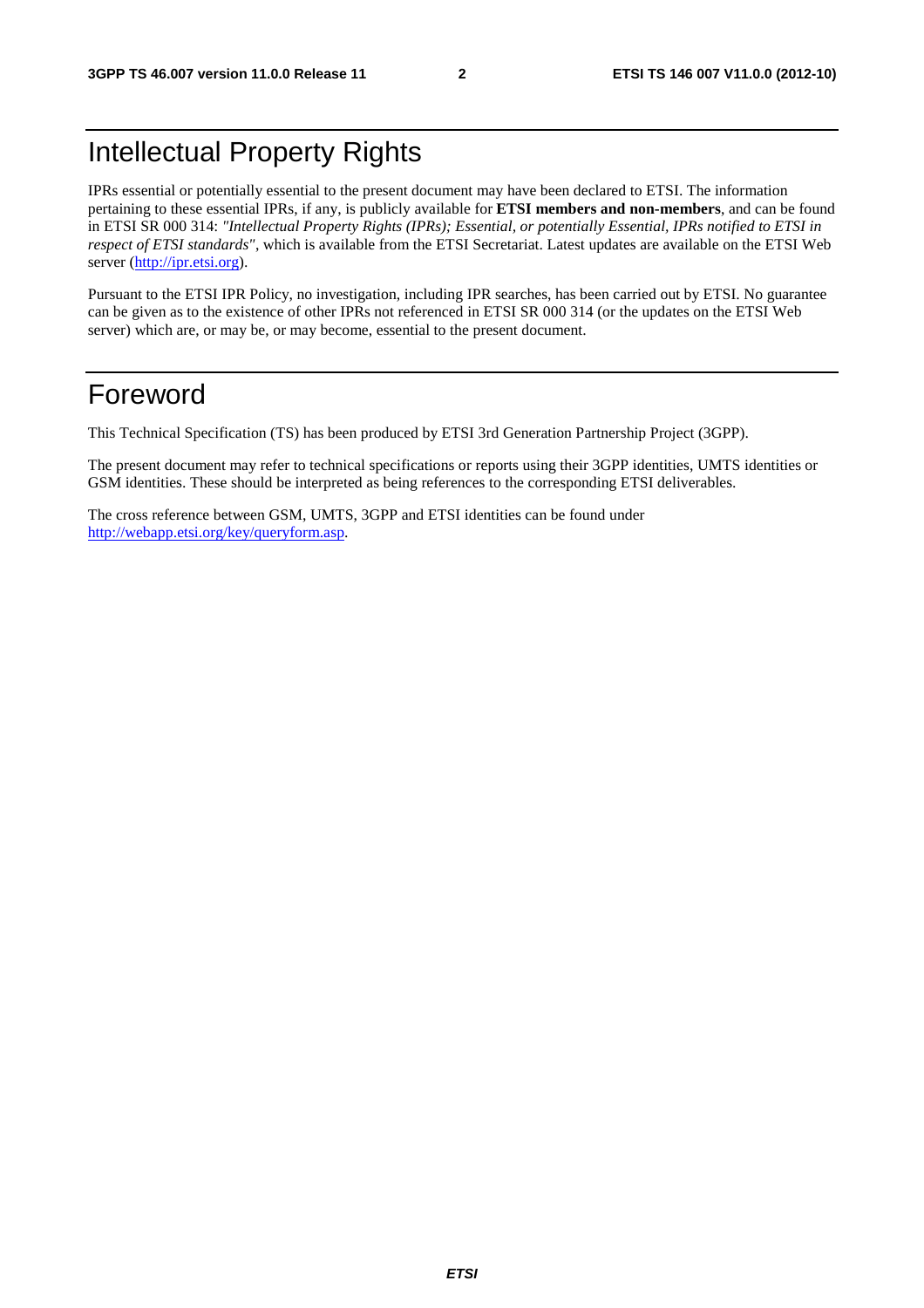$\mathbf{3}$ 

## Contents

| 1                                                                                       |                                                                                |  |
|-----------------------------------------------------------------------------------------|--------------------------------------------------------------------------------|--|
| 2                                                                                       |                                                                                |  |
| 3<br>3.1<br>3.2                                                                         |                                                                                |  |
| 4                                                                                       |                                                                                |  |
| 5<br>5.1<br>5.2                                                                         |                                                                                |  |
| 6<br>6.1<br>6.2<br>6.2.1<br>6.2.2<br>6.2.3                                              |                                                                                |  |
| 7<br>7.1<br>7.2<br>7.2.1<br>7.2.2<br>7.2.3<br>7.2.4<br>7.2.5<br>7.2.6<br>7.2.7<br>7.2.8 |                                                                                |  |
| 8<br>8.1<br>8.2<br>8.3                                                                  | Sequences for finding the 20 ms framing of the GSM half rate speech encoder 12 |  |
| 9                                                                                       |                                                                                |  |
| 10                                                                                      |                                                                                |  |
|                                                                                         | <b>Annex A (informative):</b>                                                  |  |
|                                                                                         |                                                                                |  |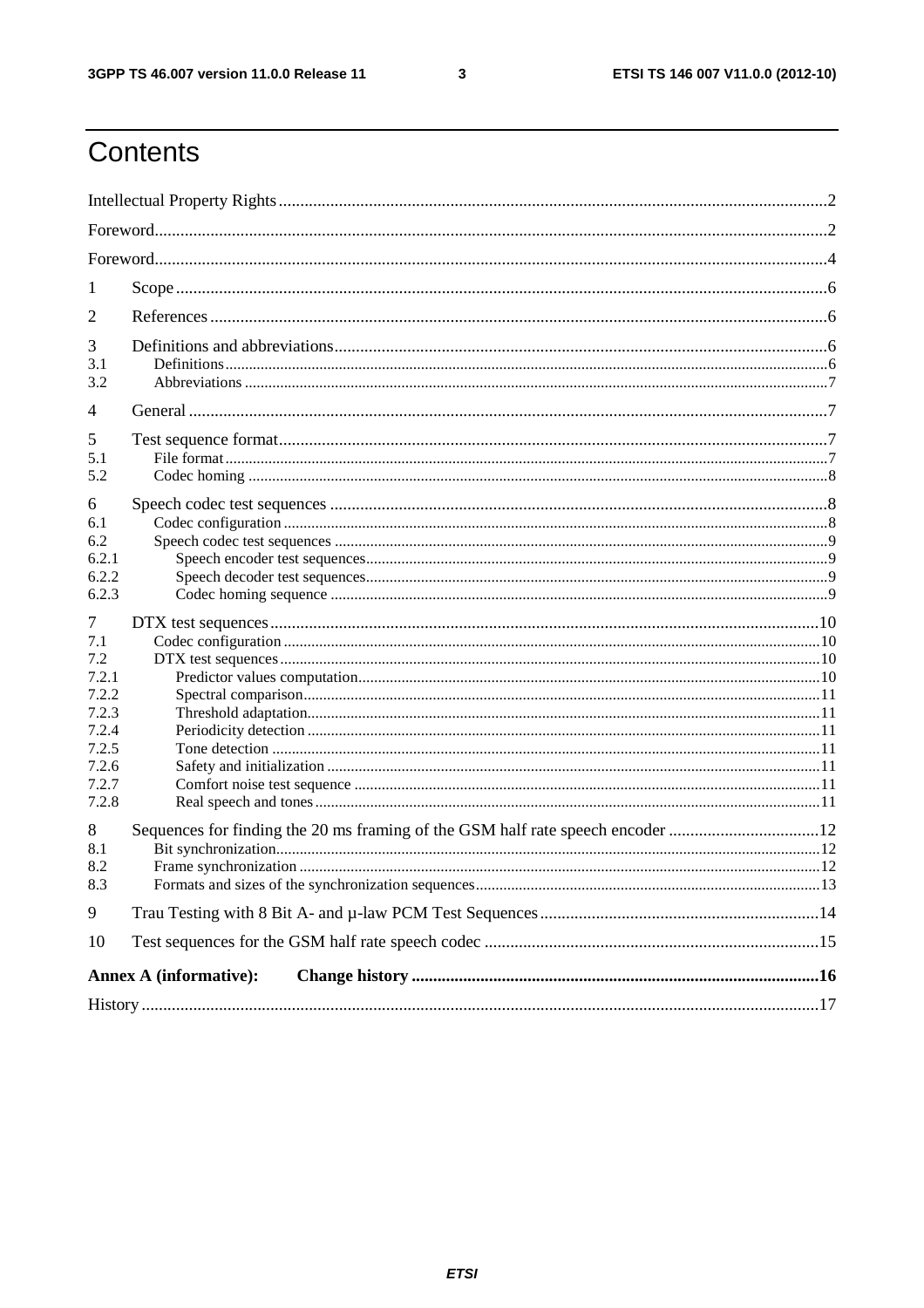## Foreword

This Technical Specification has been produced by the 3<sup>rd</sup> Generation Partnership Project (3GPP).

An electronic attachment accompanies the present document, containing test sequences for a bit exact implementation of the half rate speech transcoder.

Archive en\_300968v080001p0.ZIP which accompanies the present document contains compressed files which are labelled as follows:

| Disks24.zip               | Clause 10: Test sequences for the GSM half rate speech codec; Disks 2 and 4 (GSM 06.07).    |
|---------------------------|---------------------------------------------------------------------------------------------|
| $Disks135.\overline{zip}$ | Clause 10: Test sequences for the GSM half rate speech codec; Disks 1, 3 and 5 (GSM 06.07). |
| Disks6A.zip               | Clause 10: Test sequences for the GSM half rate speech codec; Disks 6 and 10 (GSM 06.07).   |
| Disks7B.zip               | Clause 10: Test sequences for the GSM half rate speech codec; Disks 7 and 11 (GSM 06.07).   |
| Disks89.zip               | Clause 10: Test sequences for the GSM half rate speech codec; Disks 8 and 9 (GSM 06.07).    |

The present document specifies the half rate speech traffic channels for the Digital cellular telecommunications system.

The present document specifies the digital test sequences for the GSM half rate speech codec for the digital cellular telecommunications system. The present document, is part of a series covering the half rate speech traffic channels as described below:

| GSM 06.02 | "Digital cellular telecommunications system (Phase 2+); Half rate speech; Half rate speech<br>processing functions".                                        |
|-----------|-------------------------------------------------------------------------------------------------------------------------------------------------------------|
| GSM 06.06 | "Digital cellular telecommunications system (Phase $2+$ ); Half rate speech; ANSI-C code for the<br>GSM half rate speech codec".                            |
| GSM 06.07 | "Digital cellular telecommunications system (Phase 2+); Half rate speech; Test sequences for<br>the GSM half rate speech codec".                            |
| GSM 06.20 | "Digital cellular telecommunications system (Phase 2+); Half rate speech; Half rate speech<br>transcoding".                                                 |
| GSM 06.21 | "Digital cellular telecommunications system (Phase 2+); Half rate speech; Substitution and muting<br>of lost frames for half rate speech traffic channels". |
| GSM 06.22 | "Digital cellular telecommunications system (Phase 2+); Half rate speech; Comfort noise aspects<br>for half rate speech traffic channels".                  |
| GSM 06.41 | "Digital cellular telecommunications system (Phase 2+); Half rate speech; Discontinuous<br>Transmission (DTX) for half rate speech traffic channels".       |

GSM 06.42 "Digital cellular telecommunications system (Phase 2+); Half rate speech; Voice Activity Detector (VAD) for half rate speech traffic channels".

The contents of the present document are subject to continuing work within the TSG and may change following formal TSG approval. Should the TSG modify the contents of the present document, it will be re-released by the TSG with an identifying change of release date and an increase in version number as follows:

Version x.y.z

where:

- x the first digit:
	- 1 presented to TSG for information;
	- 2 presented to TSG for approval;
	- 3 or greater indicates TSG approved document under change control.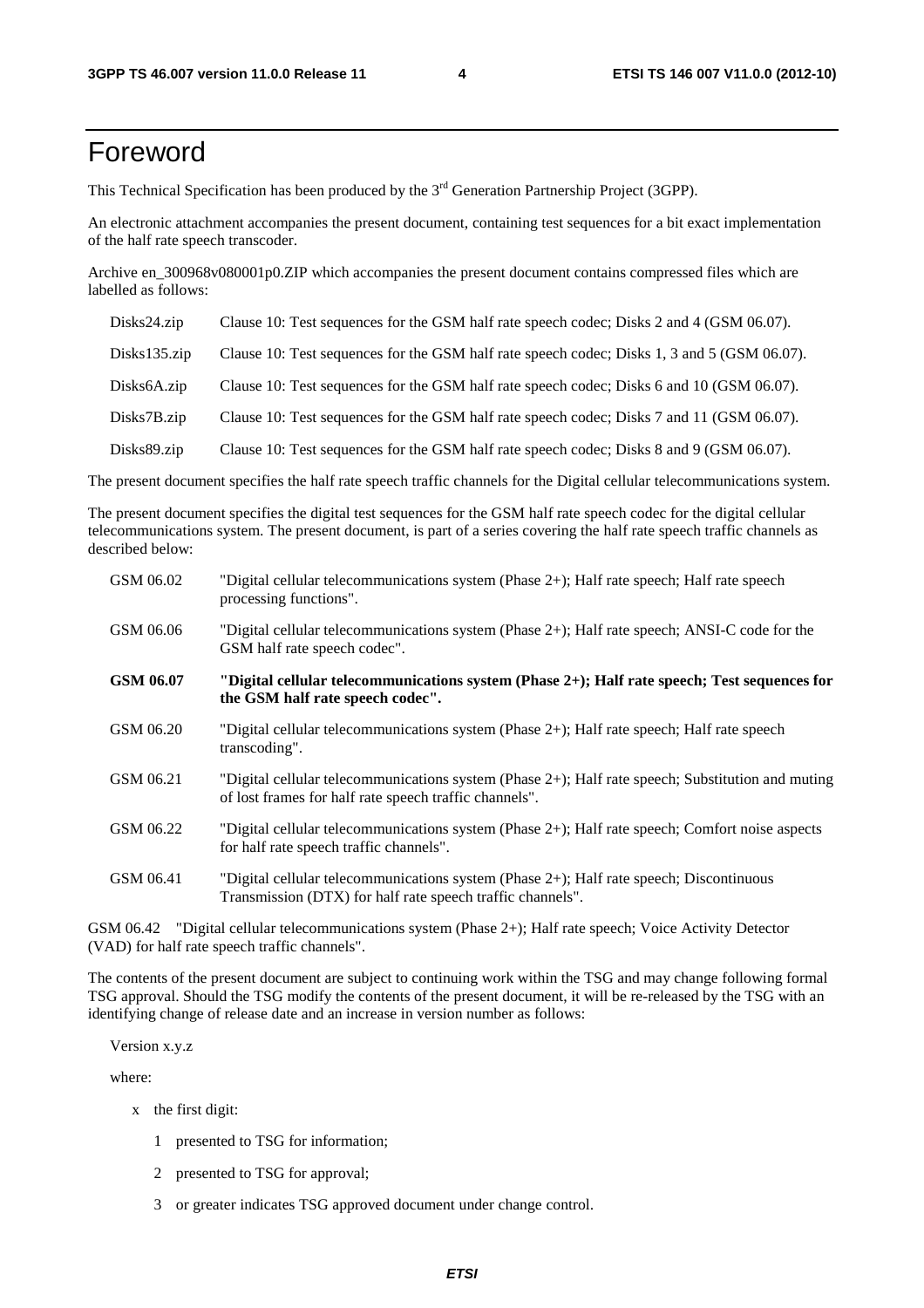- y the second digit is incremented for all changes of substance, i.e. technical enhancements, corrections, updates, etc.
- z the third digit is incremented when editorial only changes have been incorporated in the document.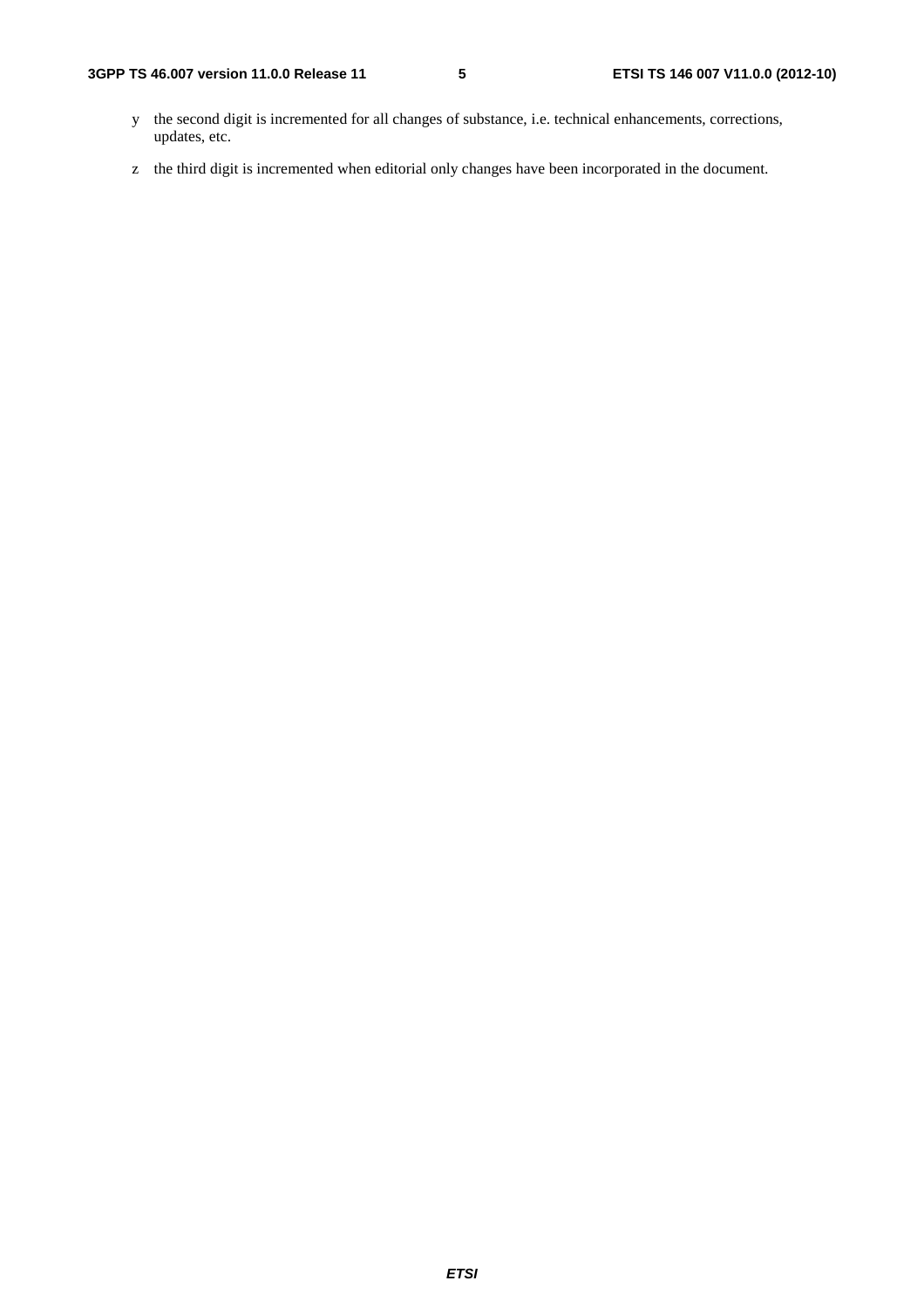## 1 Scope

The present document specifies the digital test sequences for the GSM half rate speech codec. These sequences test for a bit exact implementation of the half rate speech transcoder (GSM 06.20 [2]), Voice Activity Detector (GSM 06.42 [6]), comfort noise (GSM 06.22 [4]) and the discontinuous transmission (GSM 06.41 [5]).

## 2 References

The following documents contain provisions which, through reference in this text, constitute provisions of the present document.

- References are either specific (identified by date of publication, edition number, version number, etc.) or non-specific.
- For a specific reference, subsequent revisions do not apply.
- For a non-specific reference, the latest version applies. In the case of a reference to a 3GPP document (including a GSM document), a non-specific reference implicitly refers to the latest version of that document *in the same Release as the present document*.
	- [1] GSM 01.04: "Digital cellular telecommunications system (Phase 2+); Abbreviations and acronyms".
	- [2] GSM 06.20: "Digital cellular telecommunications system (Phase 2+); Half rate speech; Half rate speech transcoding".
	- [3] GSM 06.21: "Digital cellular telecommunications system (Phase 2+); Half rate speech; Substitution and muting of lost frame for half rate speech traffic channels".
	- [4] GSM 06.22: "Digital cellular telecommunications system (Phase 2+); Half rate speech; Comfort noise aspects for half rate speech traffic channels".
	- [5] GSM 06.41: "Digital cellular telecommunications system (Phase 2+); Half rate speech; Discontinuous Transmission (DTX) for half rate speech traffic channels".
	- [6] GSM 06.42: "Digital cellular telecommunications system (Phase 2+); Half rate speech; Voice Activity Detector (VAD) for half rate speech traffic channels".
	- [7] GSM 06.06: "Digital cellular telecommunications system (Phase 2+); Half rate speech; ANSI-C code for the GSM half rate speech codec".
	- [8] GSM 06.02: "Digital cellular telecommunications system (Phase 2+); Half rate speech; Half rate speech coding functions".

## 3 Definitions and abbreviations

## 3.1 Definitions

Definition of terms used in the present document can be found in GSM 06.20 [2], GSM 06.21 [3], GSM 06.22 [4], GSM 06.41 [5] and GSM 06.42 [6].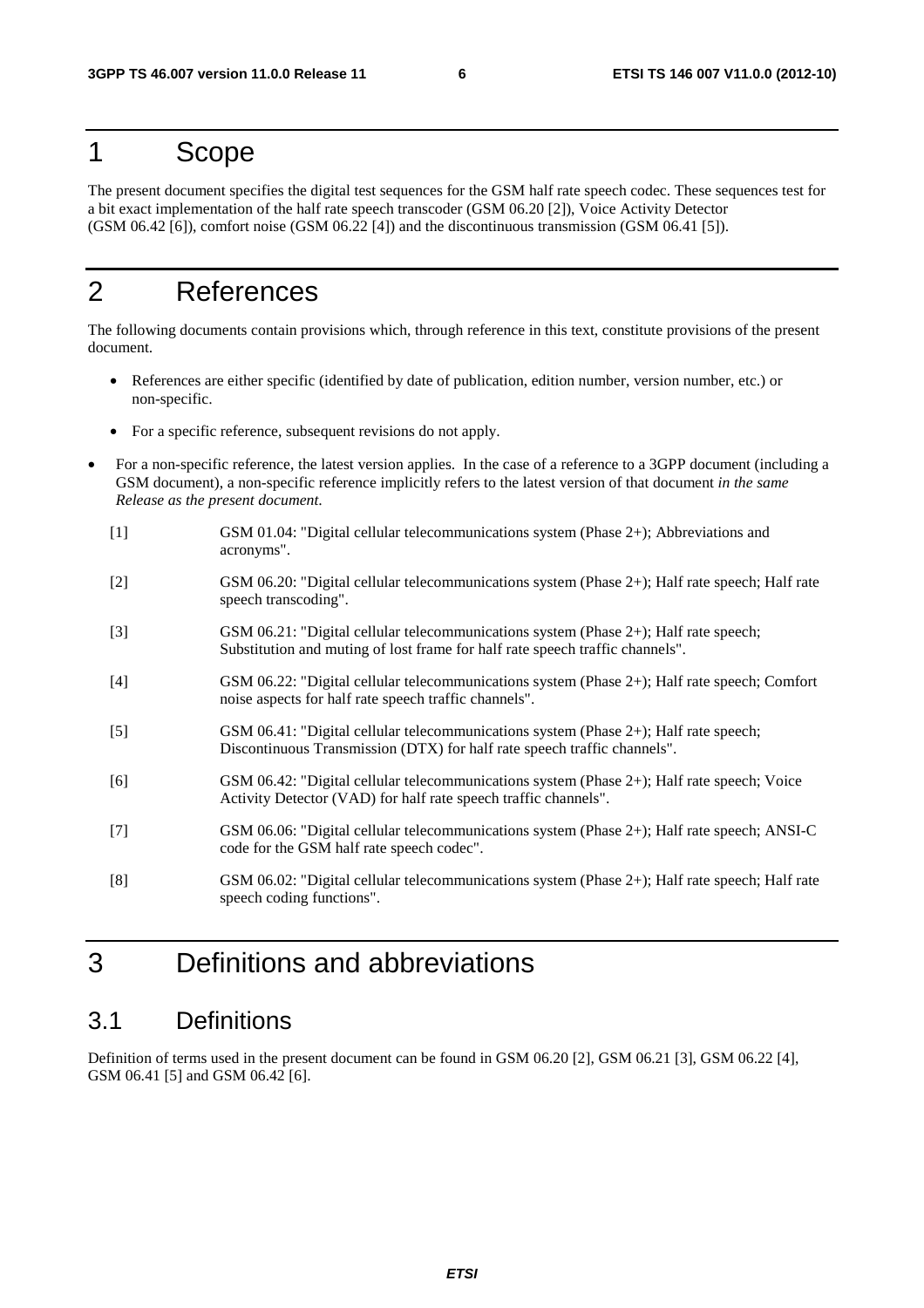### 3.2 Abbreviations

For the purposes of the present document, the following abbreviations apply:

| <b>ETS</b> | European Telecommunication Standard     |
|------------|-----------------------------------------|
| <b>GSM</b> | Global System for Mobile communications |

For abbreviations not given in this clause, see GSM 01.04 [1].

## 4 General

Digital test sequences are necessary to test for a bit exact implementation of the half rate speech transcoder (GSM 06.20 [2]), Voice Activity Detector (GSM 06.42 [6]), comfort noise (GSM 06.22 [4]) and the discontinuous transmission (GSM 06.41 [5]).

The test sequences may also be used to verify installations of the ANSI C code in GSM 06.06 [7].

Clause 5 describes the format of the files which contain the digital test sequences. Clause 6 describes the test sequences for the speech transcoder. Clause 7 describes the test sequences for the VAD, comfort noise and discontinuous transmission.

Clause 8 describes the method by which synchronization is obtained between the test sequences and the speech codec under test.

Clause 9 describes the optional acceptance testing of the speech encoder and decoder in the TRAU by means of 8 bit Aor μ-law compressed test sequences on the A-Interface.

Electronic copies of the digital test sequences are provided as clause 10, these digital test sequences are contained in archive en\_300968v080001p0.ZIP which accompanies the present document.

## 5 Test sequence format

This clause provides information on the format of the digital test sequences for the GSM half rate speech transcoder (GSM 06.20 [2]), Voice Activity Detector (GSM 06.42 [6]), comfort noise (GSM 06.22 [4]) and the discontinuous transmission (GSM 06.41 [5]).

## 5.1 File format

The test sequence files are provided in archive en  $300968v080001p0.ZIP$  which accompanies the present document.

Following decompression, by execution of the 11 "disk\*.exe" files, four types of file are provided:

- Files for input to the GSM half rate speech encoder: \*.INP
- Files for comparison with the encoder output: \*.COD
- Files for input to the GSM half rate speech decoder: \*.DEC
- Files for comparison with the decoder output: \*. OUT

Tables 1, 2, 3 and 4 define the formats of the four types of file. Each parameter in these tables is contained in a 16 bit word except for the samples of the 8 bit PCM test sequences, which are contained in an 8 bit word each. The left or right justification is indicated in the tables. The size and location of speech parameters in the encoder output (\*.COD) and decoder input files (\*.DEC) are described in GSM 06.20 [2].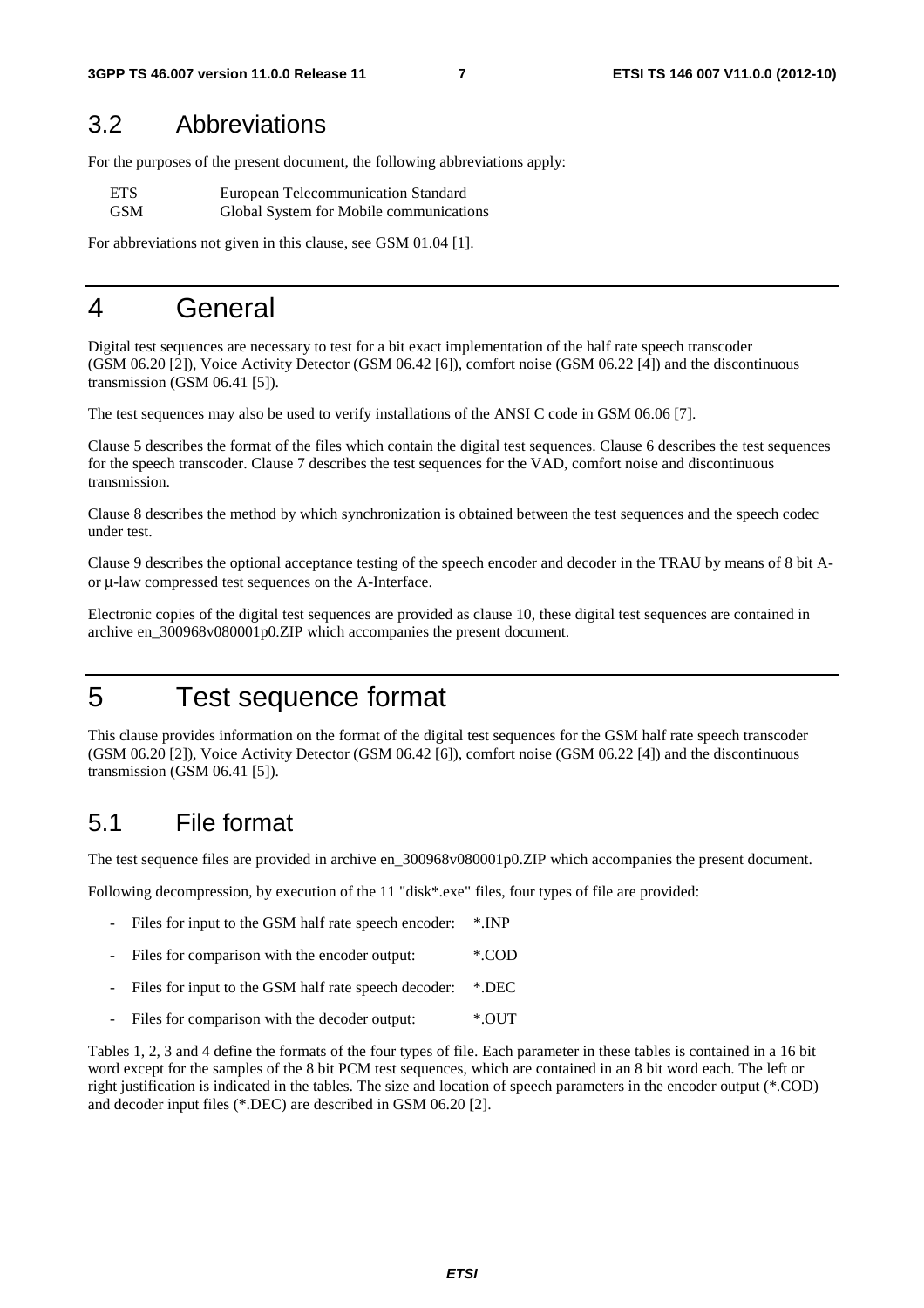## 5.2 Codec homing

Each \*.INP file includes two homing frames at the start of the test sequence. The function of these frames is to reset the speech encoder state variables to their initial value. In the case of a correct installation of the ANSI-C simulation (GSM 06.06 [7]), all speech encoder output frames shall be identical to the corresponding frame in the \*.COD file. In the case of a correct hardware implementation undergoing type approval, the first speech encoder output frame is undefined and need not be identical to the first frame in the \*.COD file, but all remaining speech encoder output frames shall be identical to the corresponding frames in the \*.COD file.

Each \*.DEC file includes two homing frames at the start of the test sequence. The function of these frames is to reset the speech decoder state variables to their initial value. In the case of a correct installation of the ANSI-C simulation (GSM 06.06 [7]), all speech decoder output frames shall be identical to the corresponding frame in the \*.OUT file. In the case of a correct hardware implementation undergoing type approval, the first speech decoder output frame is undefined and need not be identical to first frame in the \*.OUT file, but all remaining speech decoder output frames shall be identical to the corresponding frames in the \*.OUT file.

#### **Table 1: Encoder input sequence (\*.INP) format**

| Name | <b>Description</b>   | of bits<br>No. | <b>Justification</b> |  |
|------|----------------------|----------------|----------------------|--|
| s(n) | Encoder input signal | . .            | _eft                 |  |

#### **Table 2: Encoder output sequence (\*.COD) format**

| <b>Name</b>            | <b>Description</b>                          | No. of words | <b>Justification</b> |  |  |  |
|------------------------|---------------------------------------------|--------------|----------------------|--|--|--|
| Speech                 | Speech parameters to the channel<br>encoder | 18           | Right                |  |  |  |
| Additional information |                                             |              |                      |  |  |  |
| <b>VAD</b>             | Voice activity detection flag               |              | Right                |  |  |  |
| <b>SP</b>              | SP flag                                     |              | Right                |  |  |  |

#### **Table 3: Decoder input sequence (\*.DEC) format**

| <b>Name</b>       | <b>Description</b>                          | No. of                 | <b>Justification</b> |
|-------------------|---------------------------------------------|------------------------|----------------------|
| Speech parameters | Speech parameters to the channel<br>encoder | bits/words<br>18 words | Right                |
| <b>BFI</b> flag   | <b>Bad Frame Indicator</b>                  | 1 bit / 1 word         | Right                |
| UFI flag          | Unreliable Frame Indicator                  | 1 bit / 1 word         | Right                |
| SID flag          | Silence Descriptor                          | 2 bits / 1 word        | Right                |
| <b>TAF</b> flag   | Time Alignment Flag                         | 1 bit / 1 word         | Right                |

#### **Table 4: Decoder output sequence (\*.OUT) format**

| Name  | Description               | of bits<br>No. | <b>lustification</b> |  |
|-------|---------------------------|----------------|----------------------|--|
| }'(n` | ∵output siɑnal<br>Decoder | $\sim$<br>~    | Left                 |  |

## 6 Speech codec test sequences

This clause describes the test sequences designed to exercise the GSM half rate speech transcoder (GSM 06.20 [2]).

## 6.1 Codec configuration

The speech encoder shall be configured to operate in the non-DTX mode. The VAD and SP flags shall be set to 1 at the speech encoder output.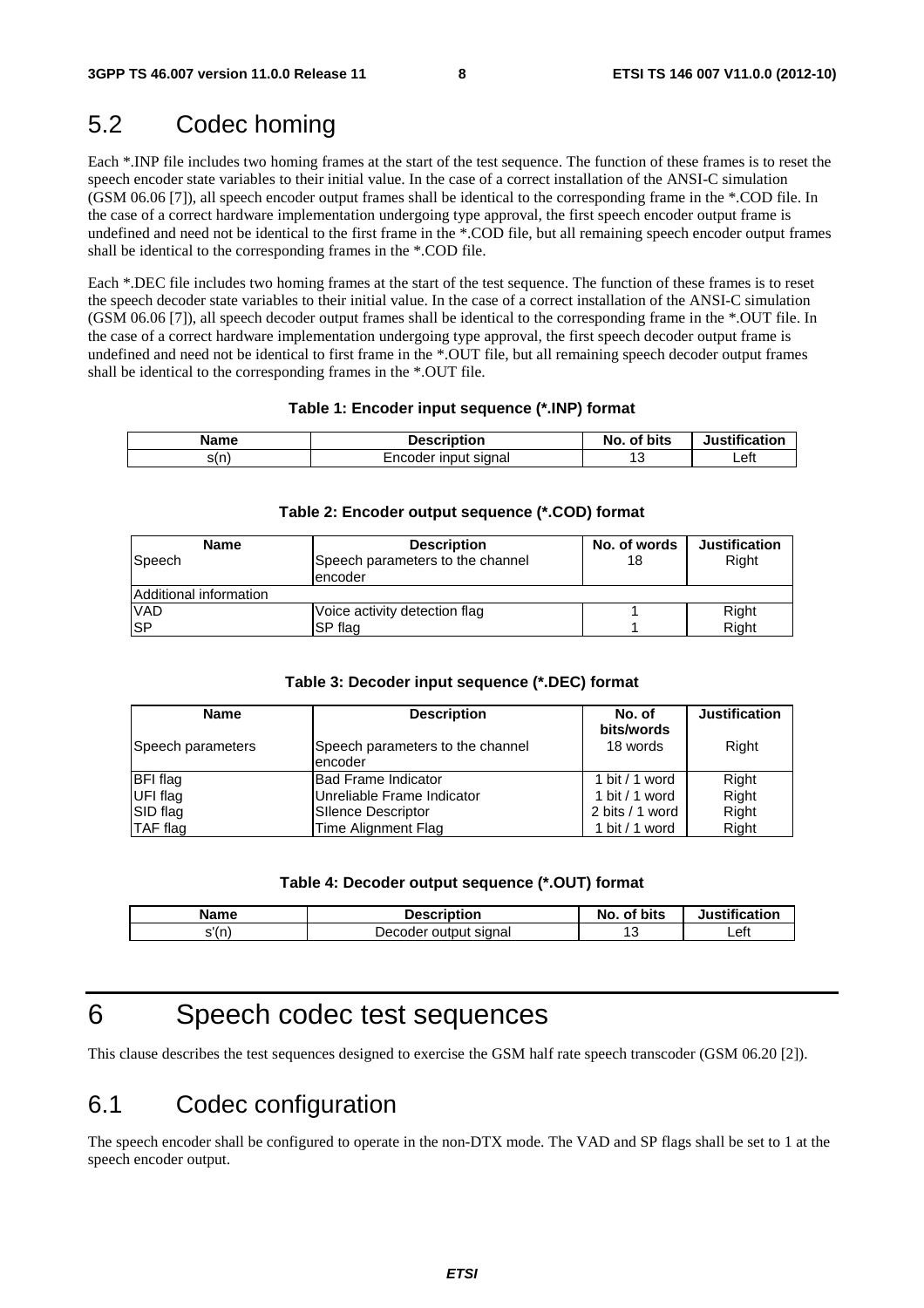## 6.2 Speech codec test sequences

Table 5 lists the location and size of the speech codec test sequences.

#### 6.2.1 Speech encoder test sequences

Three encoder input sequences are provided:

- SEQ01.INP Sequence for exercising the LPC vector quantization codebooks;
- SEQ02.INP Sequence for exercising the long term predictor codebooks;
- SEQ03.INP Sequence for exercising the remaining excitation codebooks.

The SEQ01.INP sequence causes the GSM half rate speech encoder to select every vector in the three reflection coefficient vector quantizers at least once. In a correct implementation, the resulting speech encoder output parameters shall be identical to those specified in the SEQ01.COD sequence.

The SEQ02.INP sequence causes the encoder to select at least once every quantization level in the eight bit table of long term filter lags for the first subframe, and every quantization level in the four bit delta lag quantizer for subframes 2, 3, and 4. In a correct implementation, the resulting speech encoder output parameters shall be identical to those specified in the SEQ02.COD sequence.

The SEQ03.INP sequence causes the encoder to select each of the quantization levels at least once for the remaining GSM half rate speech coder parameters: R0 (frame energy), the soft interpolation decision for the LPC coefficients, the four voicing modes, the gain vectors (GSP0) for each of the voicing modes, and the voiced and unvoiced VSELP codebooks. The only exception to this is that two GSP0 levels in the unvoiced mode are not selected. However, these levels are exercised in the GSM half rate speech decoder as described below. In a correct implementation, the resulting speech encoder output parameters shall be identical to those specified in the SEO03.COD sequence.

#### 6.2.2 Speech decoder test sequences

Four speech decoder input sequences are provided:

- SEQ01.DEC;
- SEQ02.DEC;
- SEQ03.DEC;
- SEQ04.DEC.

The SEQ01.DEC, SEQ02.DEC, and SEQ03.DEC sequences test the operation of the GSM half rate speech decoder in the absence of channel errors. They are derived from the corresponding SEQXX.INP sequences. In a correct implementation, the resulting speech decoder output shall be identical to the SEQ01.OUT, SEQ02.OUT, and SEQ03.OUT sequences, respectively. Together, these three sequences exercise every quantization level in every codebook in the decoder, with the exception of two GSP0 levels in the unvoiced mode.

The SEQ04.DEC sequence is designed to test the GSM half rate speech decoder under conditions which can result from channel errors. In particular, it is the decoding of LTP lags at the lag table boundaries, given delta lag codes which if incorrectly decoded would point outside the eight bit lag table, that is being tested. Also, the two remaining GSP0 levels in the unvoiced mode are exercised by this sequence. In a correct implementation, the resulting speech decoder output shall be identical to the SEQ04.OUT sequence.

#### 6.2.3 Codec homing sequence

In addition to the test sequences described above, two homing sequences are provided to assist in codec type approval testing. SEQ05.INP contains one encoder-homing-frame. SEQ05.DEC contains one decoder-homing-frame. The use of these sequences is described in GSM 06.02 [8].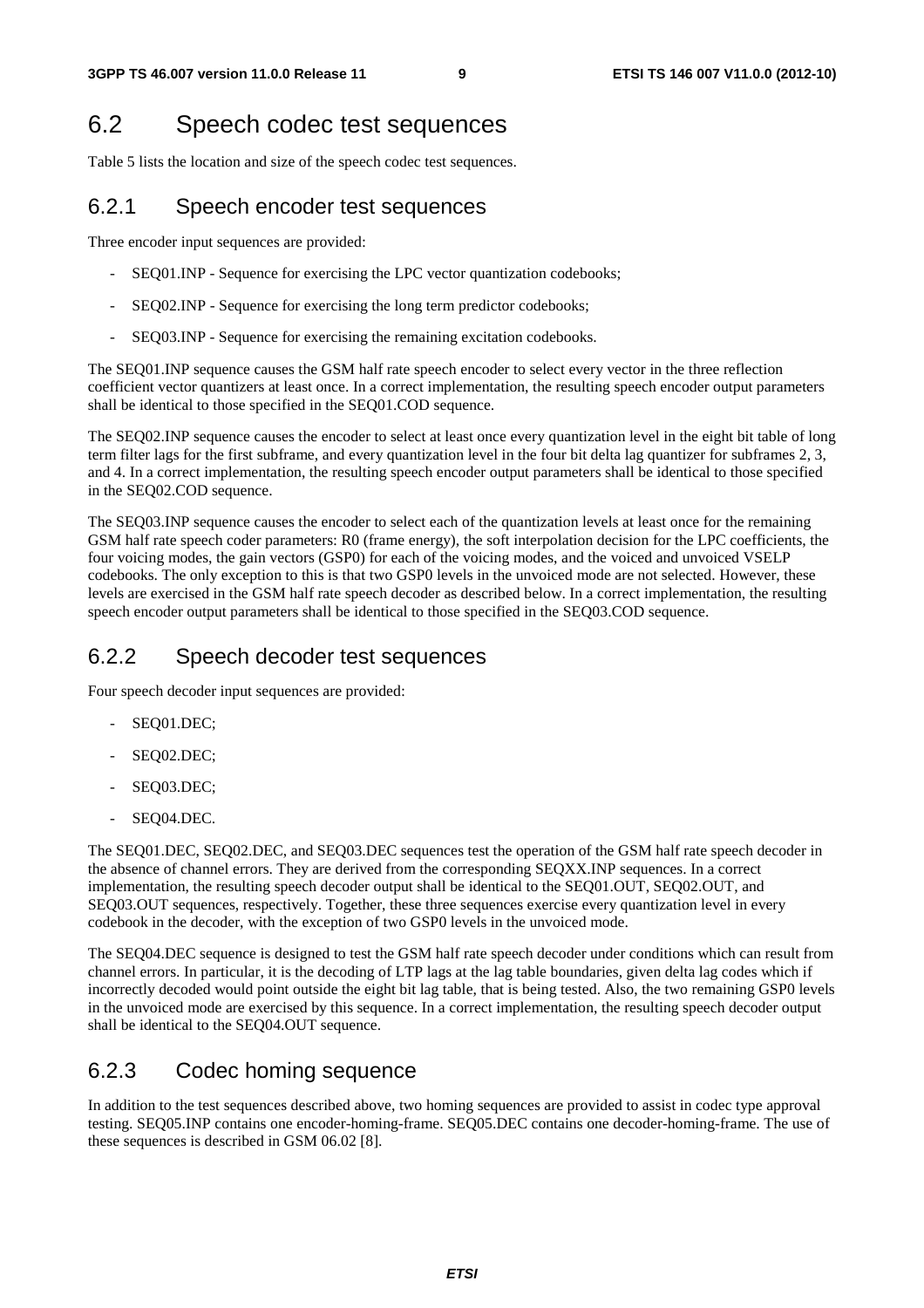| Disk No. | <b>File Name</b> | No. of frames | Size (bytes) |
|----------|------------------|---------------|--------------|
|          | SEQ01.INP        |               | 754 880      |
|          | SEQ01.COD        | 2 3 5 9       | 94 360       |
| 2        | SEQ01.DEC        |               | 103796       |
| 2        | SEQ01.OUT        |               | 754 880      |
| 1        | SEQ02.INP        |               | 249 920      |
|          | SEQ02.COD        | 781           | 31 240       |
| 2        | SEQ02.DEC        |               | 34 364       |
| 2        | SEQ02.OUT        |               | 249 920      |
|          | SEQ03.INP        |               | 132 160      |
|          | SEQ03.COD        | 413           | 16 520       |
| 2        | SEQ03.DEC        |               | 18 172       |
| 2        | SEQ03.OUT        |               | 132 160      |
| 2        | SEQ04.DEC        | 76            | 3 3 4 4      |
| 2        | SEQ04.OUT        |               | 24 3 20      |
| 1        | SEQ05.INP        | 1             | 320          |
| 2        | SEQ05.DEC        |               | 44           |

**Table 5: Location and size of speech codec test sequences** 

## 7 DTX test sequences

This clause describes the test sequences designed to exercise the VAD algorithm (GSM 06.42 [6]), comfort noise (GSM 06.22 [4]) and discontinuous transmission (GSM 06.41 [5]).

## 7.1 Codec configuration

The VAD, comfort noise and discontinuous transmission shall be tested in conjunction with the speech encoder [2]). The speech encoder shall be configured to operate in the DTX mode defined in GSM 06.22 [4].

## 7.2 DTX test sequences

Each DTX test sequence consists of four files:

- Files for input to the GSM half rate speech encoder: \*.INP
- Files for comparison with the encoder output \*.COD
- Files for input to the GSM half rate speech decoder: \*.DEC
- Files for comparison with the decoder output: \*. OUT

The \*.DEC files are generated from the corresponding \*.COD files.

In a correct implementation, the speech encoder parameters generated by the \*.INP file shall be identical to those specified in the \*.COD file; and the speech decoder output generated by the \*.DEC file shall be identical to that specified in the \*.OUT file.

Table 6 lists the DTX test sequences and their size in frames.

#### 7.2.1 Predictor values computation

The computation of the predictor values described in GSM 06.42 [6] is not tested explicitly, since the results from the computation are tested many times via the spectral comparison and threshold adaptation tests.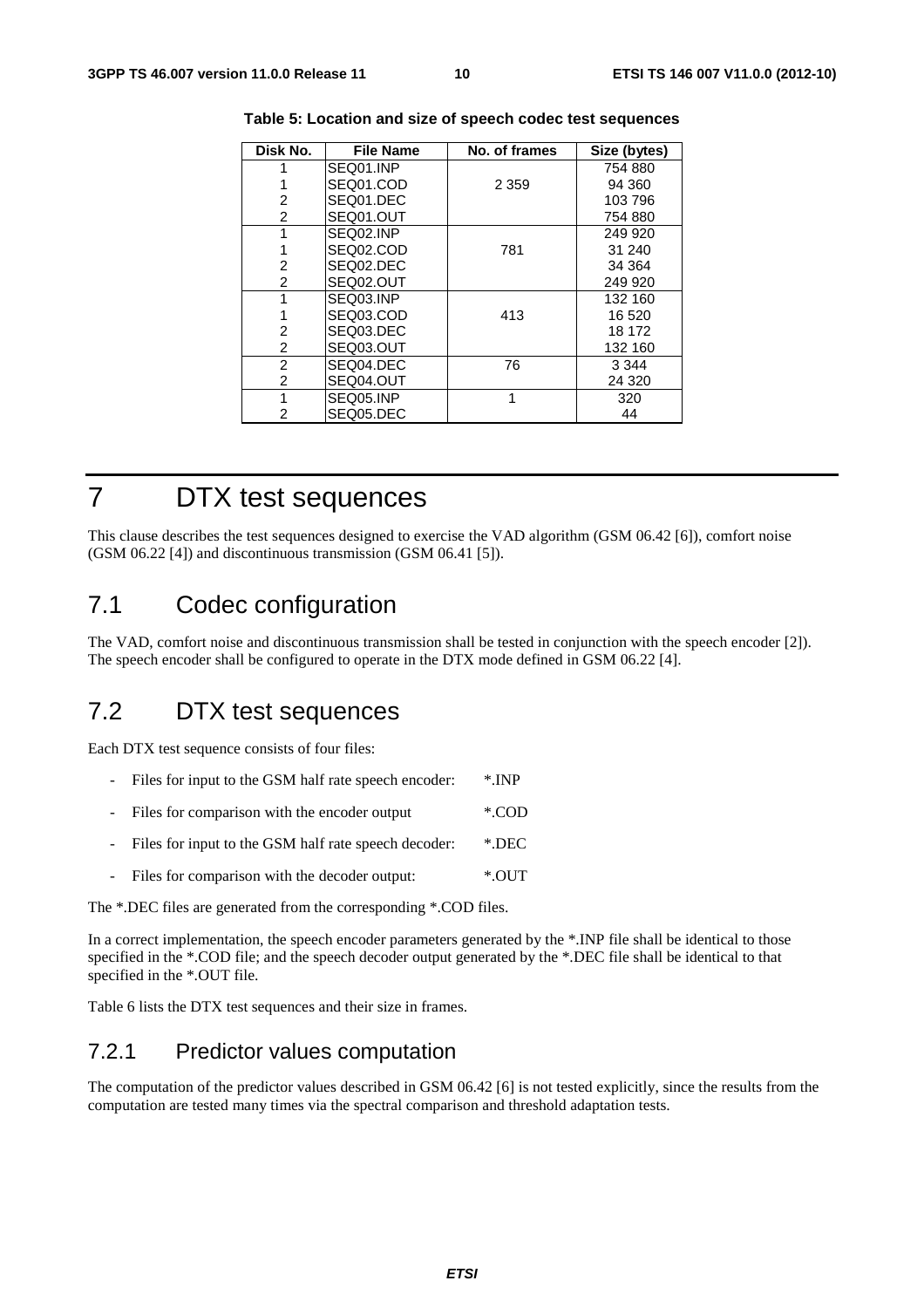#### 7.2.2 Spectral comparison

The spectral comparison algorithm described in GSM 06.42 [6] is tested by the following test sequence:

- DTX01.\*

#### 7.2.3 Threshold adaptation

The threshold adaptation algorithm described in GSM 06.42 [6] is tested by the following test sequence:

 $-$  DTX02 $*$ 

#### 7.2.4 Periodicity detection

The periodicity detection algorithm described in GSM 06.42 [6] is tested by the following test sequence:

- DTX03.\*

#### 7.2.5 Tone detection

The tone detection algorithm described in GSM 06.42 [6] is tested by the following test sequence:

- DTX04.\*

### 7.2.6 Safety and initialization

This sequence checks the safety paths used to prevent zero values being passed to the norm function. It checks the functions described in the adaptive filtering and energy computation, and the prediction values computation given in GSM 06.42 [6]. This sequence also checks the initialization of thvad and the rvad array:

- DTX05.\*

#### 7.2.7 Comfort noise test sequence

The test sequences described in sub-clauses 7.2.2 to 7.2.6 are designed to exercise the VAD described in GSM 06.42 [6] and the discontinuous transmission described in GSM 06.41 [5]. The following test sequence is defined to exercise the comfort noise algorithm described in GSM 06.22 [4]:

- DTX06.\*

#### 7.2.8 Real speech and tones

The test sequences cannot be guaranteed to find every possible error. There is therefore a small possibility that an incorrect implementation produces the correct output for the test sequences, but fails with real signals. Consequently, an extra sequence is included, which consists of very clean speech, barely detectable speech and a swept frequency tone:

- DTX07.\*
- NOTE: Some of the DTX test sequences contain homing frames. The DTX test sequences are therefore only suitable for testing a single transcoding.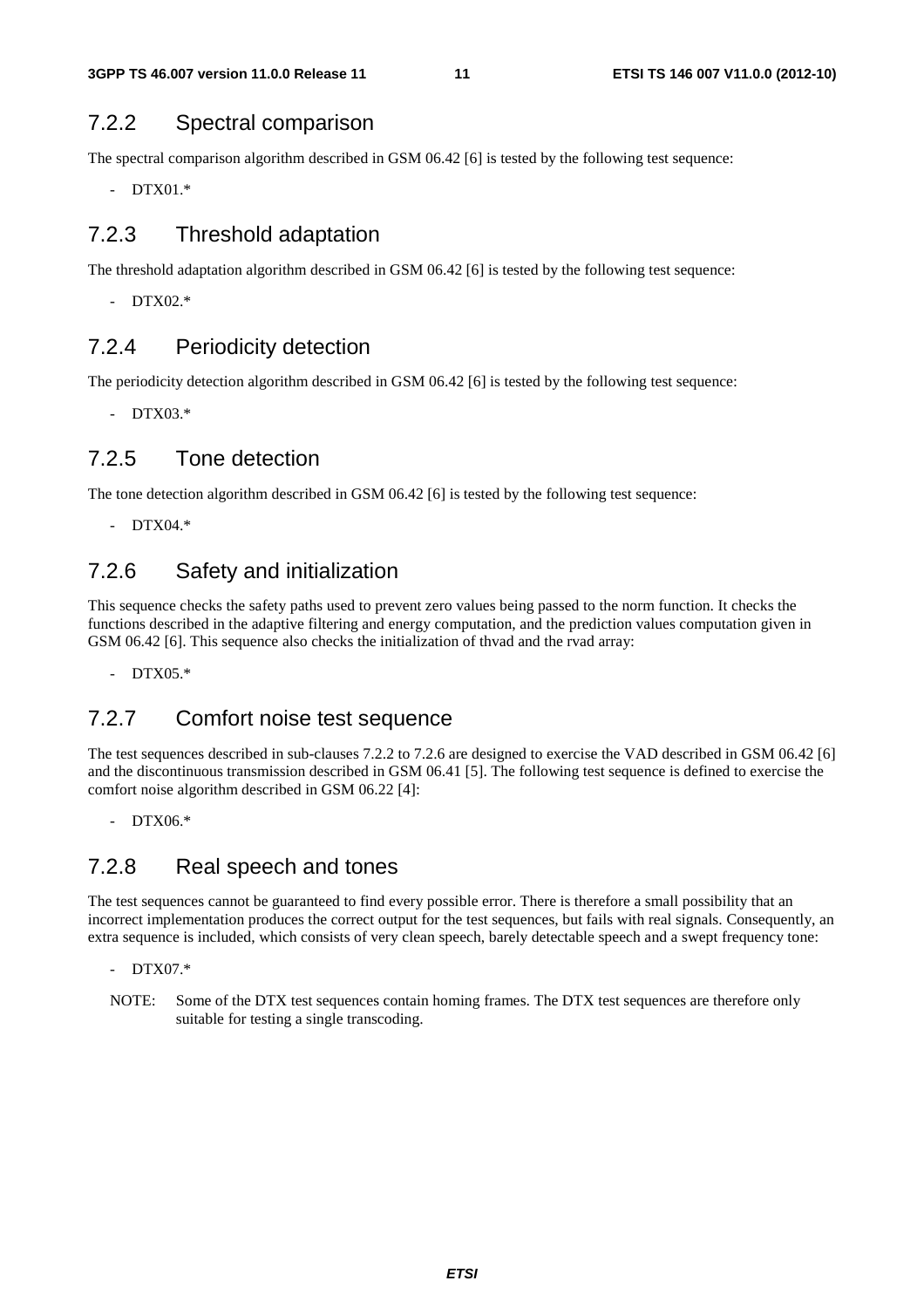|          |                  |               |         | size    | (bytes) |         |
|----------|------------------|---------------|---------|---------|---------|---------|
| Disk No. | <b>File Name</b> | No. of        | *.INP   | *.COD   | *.DEC   | *.OUT   |
|          |                  | <b>Frames</b> |         |         |         |         |
| 3        | DTX01            | 460           | 147 200 | 18 400  | 20 240  | 147 200 |
| 3        | DTX02            | 886           | 283 520 | 35 440  | 38 984  | 283 520 |
| 3        | DTX03            | 125           | 40 000  | 5 0 0 0 | 5 500   | 40 000  |
| 3        | DTX04            | 317           | 101 440 | 12 680  | 13 948  | 101 440 |
| 3        | DTX05            | 37            | 11 840  | 1480    | 1628    | 11 840  |
|          | DTX06            | 240           | 76 800  | 9600    | 10 560  | 76 800  |
|          | DTX07            | 1 1 8 8       | 380 160 | 47 520  | 52 272  | 380 160 |

#### **Table 6: Location and size of DTX test sequences**

## 8 Sequences for finding the 20 ms framing of the GSM half rate speech encoder

When testing the decoder, alignment of the test sequences used to the decoder framing is achieved by the air interface (testing of MS) or can be reached easily on the  $A_{\text{his}}$ -interface (testing on network side).

When testing the encoder, usually there is no information available about where the encoder starts its 20 ms segments of speech input to the encoder.

In the following, a procedure is described to find the 20 ms framing of the encoder using special synchronization sequences. This procedure can be used for MS as well as for network side.

Synchronization can be achieved in two steps. First, bit synchronization has to be found. In a second step, frame synchronization can be determined. This procedure takes advantage of the codec homing feature of the half rate codec, which puts the codec in a defined home state after the reception of the first homing frame. On the reception of further homing frames, the output of the codec is predefined and can be triggered to.

## 8.1 Bit synchronization

The input to the speech encoder is a series of 13 bit long words (104 kbits/s, 13 bit linear PCM). When starting to test the speech encoder, no knowledge is available on bit synchronization, i.e. where the encoder expects its least significant bits, and where it expects the most significant bits.

The encoder homing frame consists of 160 samples, all set to zero with the exception of the least significant bit, which is set to one (0 0000 0000 0001 binary, or 0x0008 hex if written into 16 bit words left justified). If two such encoder homing frames are input to the encoder consecutively, the decoder homing frame is expected at the output as a reaction of the second encoder homing frame.

Since there are only 13 possibilities for bit synchronization, after a maximum of 13 trials bit synchronization can be reached. In each trial, three consecutive encoder homing frames are input to the encoder. If the decoder homing frame is not detected at the output, the relative bit position of the three input frames is shifted by one and another trial is performed. As soon as the decoder homing frame is detected at the output, bit synchronization is found, and the first step can be terminated.

The reason why three consecutive encoder homing frames are needed is that frame synchronization is not known at this stage. To be sure that the encoder reads two complete homing frames, three frames have to be input. Wherever the encoder has its 20 ms segmentation, it will always read at least two complete encoder homing frames.

An example of the 13 different frame triplets is given in sequence BITSYNC.INP (see table 7).

## 8.2 Frame synchronization

Once bit synchronization is found, frame synchronization can be found by inputting one special frame that delivers 160 different output frames, depending on the 160 different positions that this frame can possibly have with respect to the encoder framing.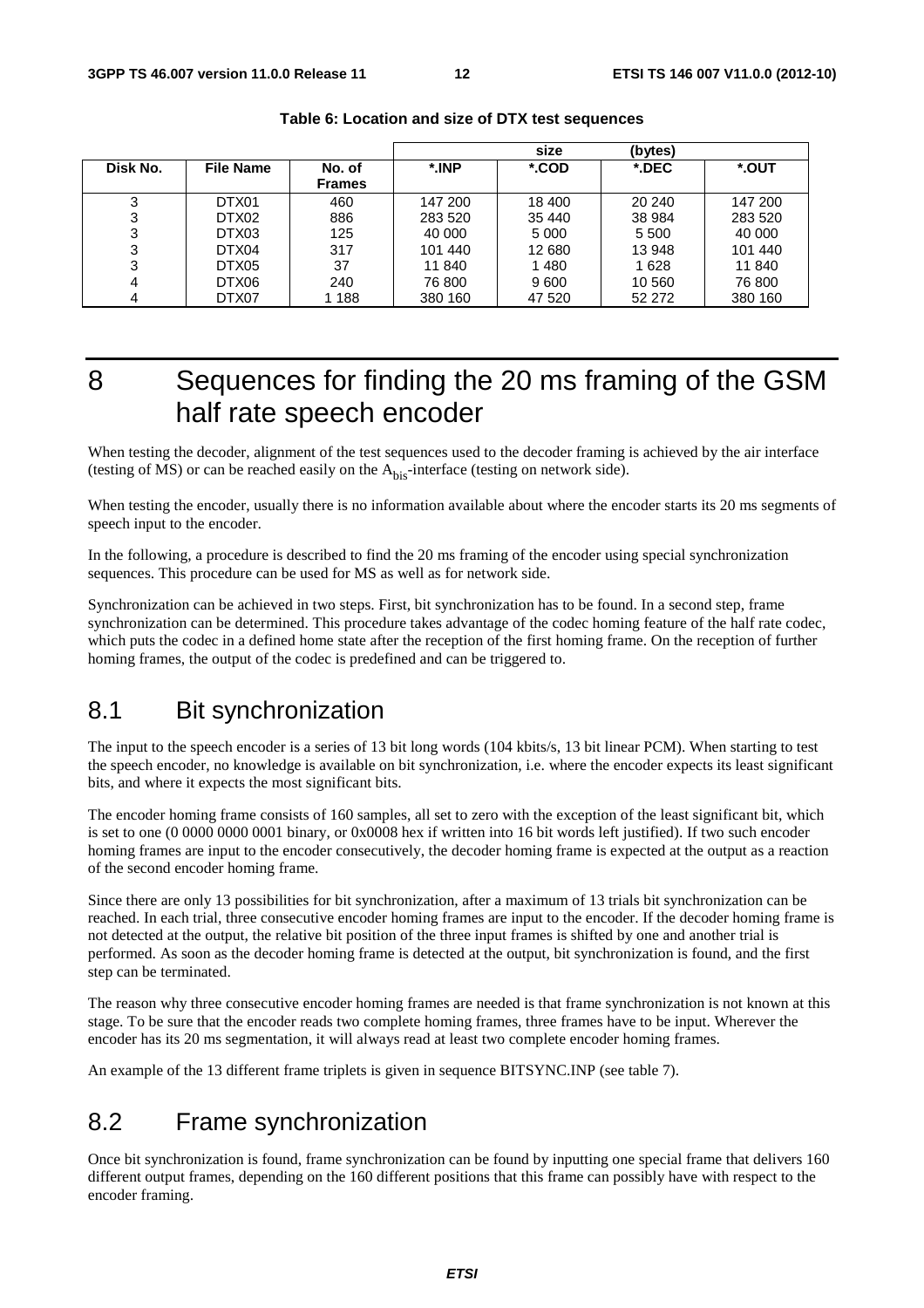This special synchronization frame was found by taking one input frame and shifting it through the positions 0 to 159. The corresponding 160 encoded speech frames were calculated and it was verified that all 160 output frames were different. When shifting the input synchronization frame, the samples at the beginning were set to 0x0008 hex, which corresponds to the samples of the encoder homing frame.

Before inputting this special synchronization frame to the encoder, again the encoder has to be reset by one encoder homing frame. A second encoder homing frame is needed to provoke a decoder homing frame at the output that can be triggered to. And since the framing of the encoder is not known at that stage, three encoder homing frames have to precede the special synchronization frame to ensure that the encoder reads at least two homing frames, and at least one decoder homing frame is produced at the output, serving as a trigger for recording.

The special synchronization frame preceded by the three encoder homing frames are given in SEQSYNC.INP. The corresponding 160 different output frames are given in SYNC000.COD through SYNC159.COD. The three digit number in the filename indicates the number of samples by which the input was retarded with respect to the encoder framing. By a corresponding shift in the opposite direction, alignment with the encoder framing can be reached.

## 8.3 Formats and sizes of the synchronization sequences

#### BIT SYNC.INP:

This sequence consists of 13 frame triplets. It has the format of the speech encoder input test sequences (13 bit left justified with the three least significant bits set to zero).

The size of it is therefore:

SIZE (BITSYNC.INP) =  $13 * 3 * 160 * 2$  bytes = 12480 bytes.

#### SEQSYNC.INP:

This sequence consists of 3 encoder reset frames and the special synchronization frame. It has the format of the speech encoder input test sequences (13 bit left justified with the three least significant bits set to zero).

The size of it is therefore:

SIZE (SEQSYNC.INP) =  $4 * 160 * 2$  bytes = 1280 bytes.

#### SYNCXXX.COD:

These sequences consists of 1 encoder output frame each. They have the format of the speech encoder output test sequences (16 bit words right justified). The values of the VAD and SP flags are set to one in these files.

The size of them is therefore:

SIZE (SYNCXXX.COD) =  $(18 + 2)$  \* 2 bytes = 40 bytes

Table 7 summarizes this information.

| <b>Disk</b><br>No. | <b>Purpose of Sequence</b>     | <b>Name of Sequence</b> | No. of<br><b>Frames</b> | Size in<br><b>Bytes</b> | <b>Justification</b> |
|--------------------|--------------------------------|-------------------------|-------------------------|-------------------------|----------------------|
| 5                  | <b>Bit Synchronization</b>     | BITSYNC.INP             | 39                      | 1 2480                  | Left                 |
| 5                  | Frame Synchronization (input)  | SEQSYNC.INP             |                         | 1 280                   | Left                 |
| 5                  | Frame Synchronization (output) | SYNC000.COD             |                         | 40                      | Right                |
|                    |                                | SYNC001.COD             |                         | 40                      | Right                |
|                    |                                | SYNC002.COD             |                         | 40                      | Right                |
|                    |                                |                         |                         |                         |                      |
|                    |                                | $\mathbf{H}$            |                         |                         | $\mathbf{u}$         |
|                    |                                | $\mathbf{u}$            | $\mathbf{u}$            | $\mathbf{u}$            | $\mathbf{u}$         |
|                    |                                | SYNC159.COD             |                         | 40                      | Right                |

#### **Table 7: Location, size and justification of synchronization sequences**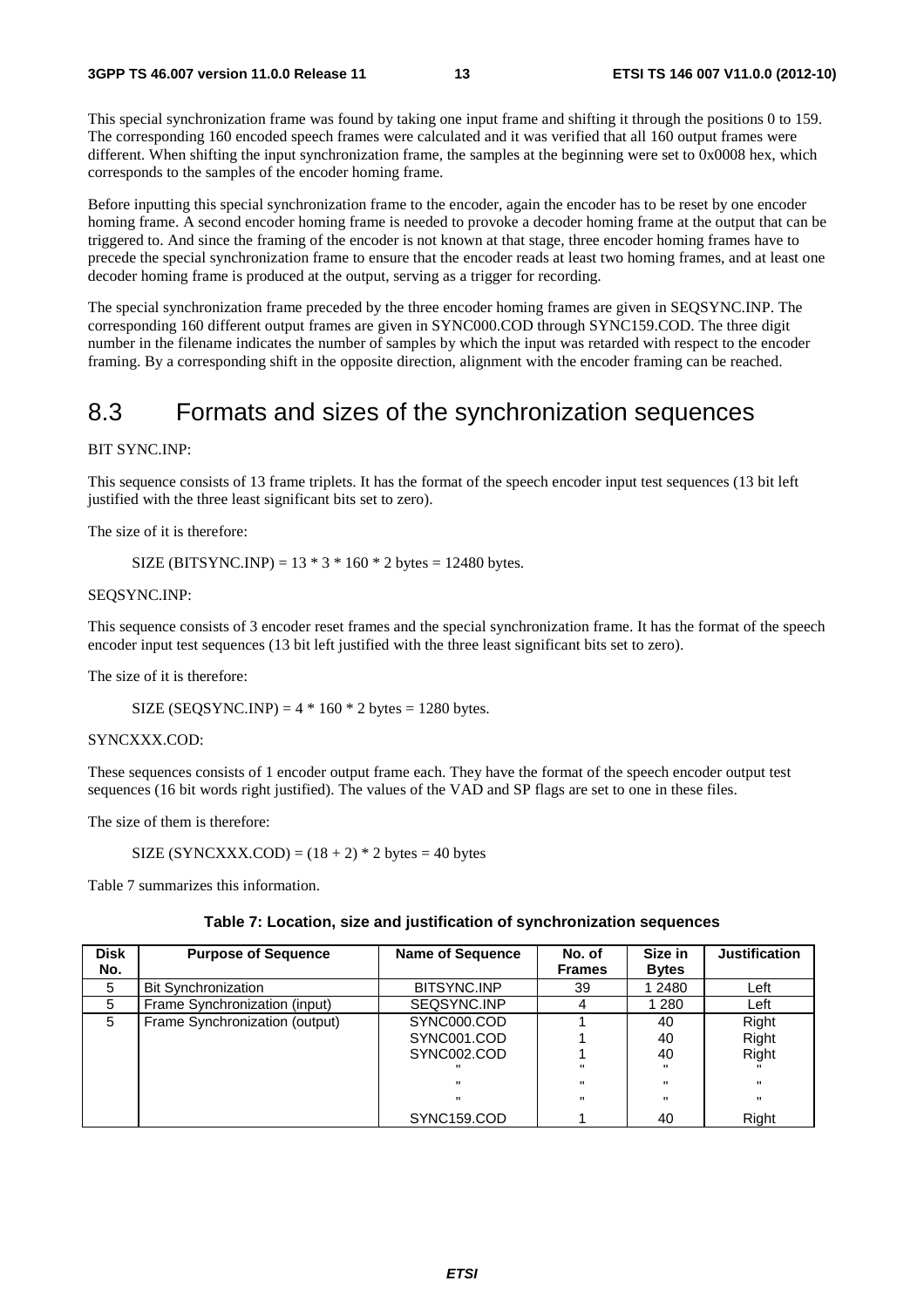## 9 Trau Testing with 8 Bit A- and u-law PCM Test **Sequences**

In the previous clauses tests for the transcoder in the TRAU are described using 13 bit linear test sequences. However, these 13 bit test sequences require a special interface in the Trau and do not allow testing in the field. In most cases the TRAU has to be set in special mode before testing.

As an option, the speech codec tests can be performed with  $A/\mu$  law compressed 8 bit PCM test sequences on the A interface. These modified input test sequences (\*-X.INP) are generated from the original sequences by A or μ law compression. As an input to the encoder they result in modified encoder output sequences (\*-X.COD). The same \*.dec decoder input sequences as in clause 6.2.2. are then used to produce the output sequences \*-X.OUT, which are A- or  $\mu$ law compressed.

The A- and µ-law compression and decompression does not change the homing frames at the encoder input. The format of all A- and μ-law PCM files \*-X.INP and \*-X.OUT is one sample (8 bit) per byte. The format of all other files is as described in clause 5.

All files are provided in archive en\_300968v080001p0.ZIP which accompanies the present document. The 'X' in the tables below with the filenames stands for A (A-law) and U (μ-law), respectively. The decoder input files \*.dec are the same as in Table 5 and are not described in this clause.

#### **Disk No. File Name No. of frames Size (bytes)** 6/7 6/7 6/7 SEQ01-X.INP SEQ01-X.COD SEQ01-X.OUT 2 359 377 440 94 360 377 440 6/7 6/7 6/7 SEQ02-X.INP SEQ02-X.COD SEQ02-X.OUT 781 124 960 31 240 124 960 6/7 6/7 6/7 SEQ03-X.INP SEQ03-X.COD SEQ03-X.OUT 413 66 080 16 520 66 080 6/7 | SEQ04-X.OUT | 76 | 12 160 6/7 | SEQ05-X.INP | 1 1 | 160

#### **Table 8: Location and size of compressed 8 bit PCM speech codec test sequences**

|          |                  |               | size    | (bytes) |         |
|----------|------------------|---------------|---------|---------|---------|
| Disk No. | <b>File Name</b> | No. of Frames | *.INP   | *.COD   | *.OUT   |
| 8/9      | DTX01-X          | 460           | 73 600  | 18 400  | 73 600  |
| 8/9      | DTX02-X          | 886           | 141 760 | 35 440  | 141 760 |
| 8/9      | DTX03-X          | 125           | 20 000  | 5 0 0 0 | 20 000  |
| 8/9      | DTX04-X          | 317           | 50 720  | 12 680  | 50 720  |
| 8/9      | DTX05-X          | 37            | 5920    | 1480    | 5920    |
| 8/9      | DTX06-X          | 240           | 38 400  | 9600    | 38 400  |
| 8/9      | DTX07-X          | 1 1 8 8       | 190 080 | 47 520  | 190 080 |

In addition to the testsequences above, special input (seqsyncX.inp) and output (syncxxxX.cod) sequences for frame synchronization are provided. The X again stands for A and μ law compressed PCM. The synchronization procedure is described in clause 8.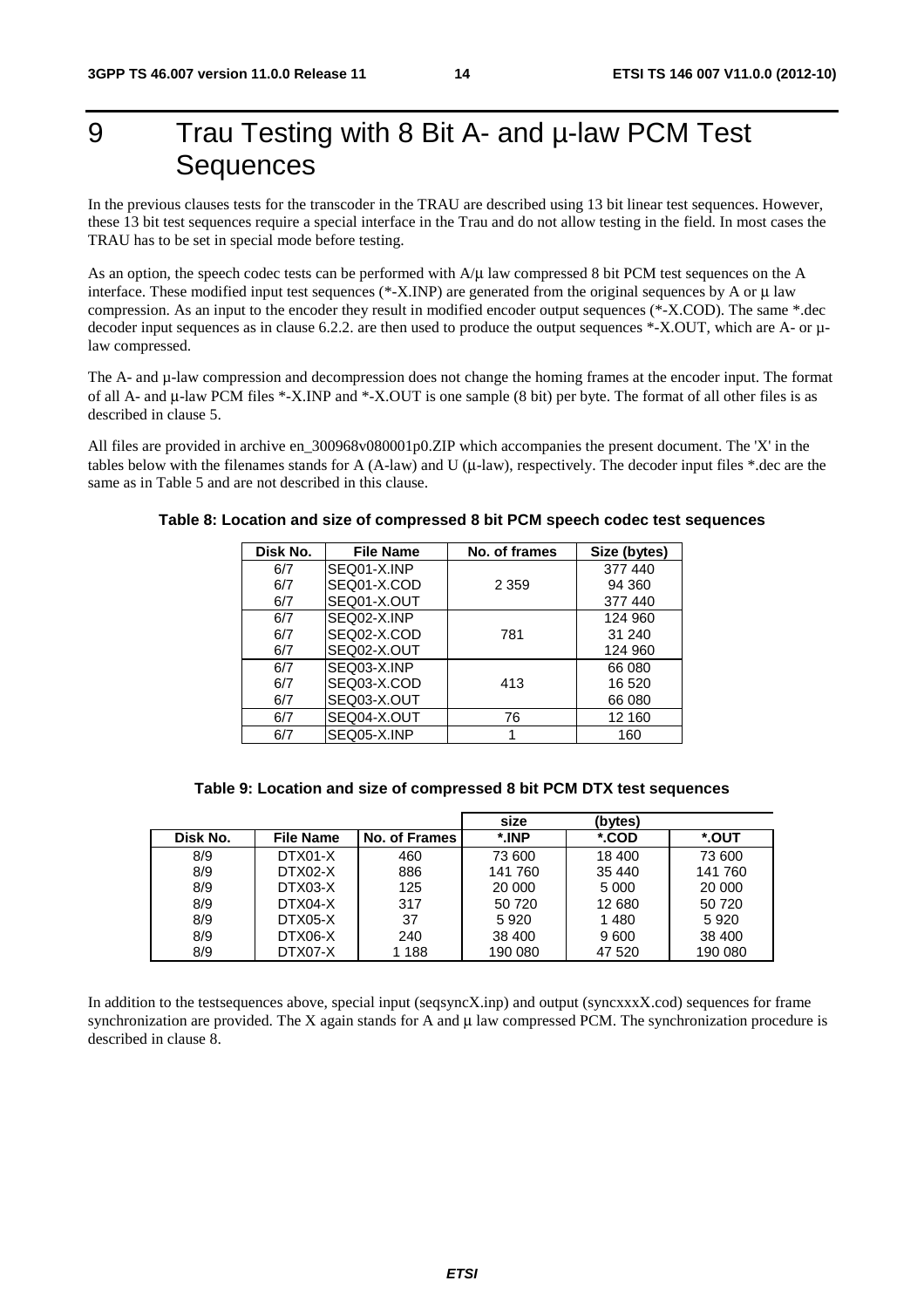| <b>Disk</b> | <b>Purpose of Sequence</b>     | <b>Name of Sequence</b> | No. of        | Size in      | <b>Justification</b> |
|-------------|--------------------------------|-------------------------|---------------|--------------|----------------------|
| No.         |                                |                         | <b>Frames</b> | <b>Bytes</b> |                      |
| 10/11       | Frame Synchronization (input)  | SEQSYNCX.INP            |               | 640          |                      |
| 10/11       | Frame Synchronization (output) | SYNC000X.COD            |               | 40           | Right                |
|             |                                | SYNC001X.COD            |               | 40           | Right                |
|             |                                | SYNC002X.COD            |               | 40           | Right                |
|             |                                | $\mathbf{u}$            | $\mathbf{u}$  |              |                      |
|             |                                | $\mathbf{u}$            | $\mathbf{u}$  | $\mathbf{u}$ | $\mathbf{H}$         |
|             |                                | $\mathbf{u}$            | $\mathbf{u}$  | $\mathbf{u}$ | $\mathbf{H}$         |
|             |                                | SYNC159X.COD            |               | 40           | Right                |

**Table 10: Location, size and justification of compressed8 bit PCM test sequences** 

## 10 Test sequences for the GSM half rate speech codec

NOTE: This clause is contained in archive en\_300968v080001p0.ZIP which accompanies the present document.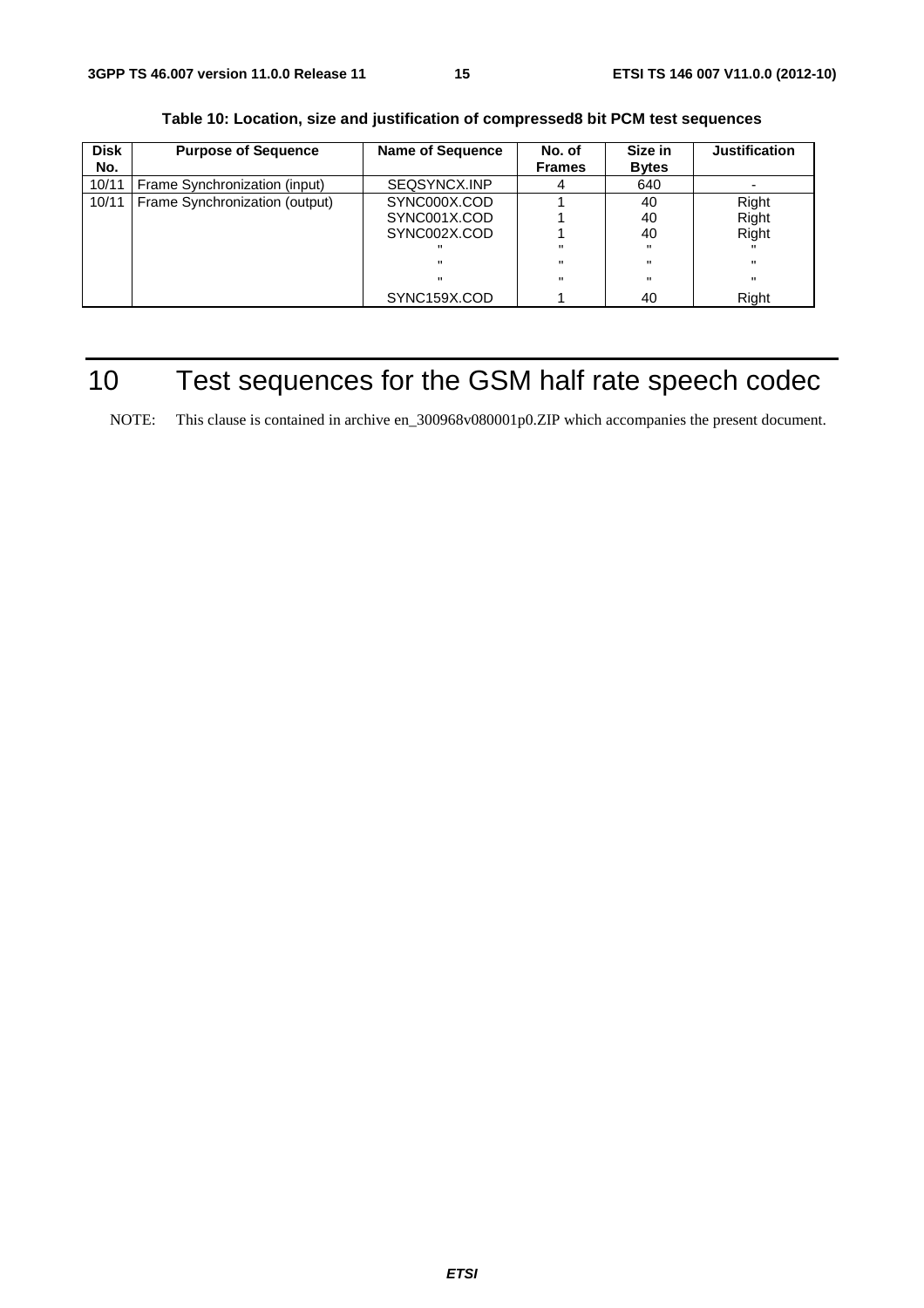## Annex A (informative): Change history

| <b>Change history</b> |              |         |                            |             |                                                              |
|-----------------------|--------------|---------|----------------------------|-------------|--------------------------------------------------------------|
| SMG No.               | TDoc.<br>No. | CR. No. | <b>Section</b><br>affected | New version | <b>Subject/Comments</b>                                      |
| <b>SMG#16</b>         |              |         |                            | 4.0.3       | <b>ETSI Publication</b>                                      |
| <b>SMG#20</b>         |              |         |                            | 5.0.1       | Release 1996 version                                         |
| <b>SMG#23</b>         | 97-737       | A003    |                            | 5.1.1       | UAP60 and Supplementary notes on 06.06 Call<br>Graph Changes |
| <b>SMG#27</b>         |              |         |                            | 6.0.0       | Release 1997 version                                         |
| <b>SMG#28</b>         |              |         |                            | 6.0.1       | <b>ETSI Publication</b>                                      |
| <b>SMG#29</b>         |              |         |                            | 7.0.0       | Release 1998 version                                         |
|                       |              |         |                            | 7.0.1       | Version update to 7.0.1 for Publication                      |
| <b>SMG#31</b>         |              |         |                            | 8.0.0       | Release 1999 version                                         |
|                       |              |         |                            | 8.0.1       | Update to Version 8.0.1 for Publication                      |

| <b>Change history</b> |       |                 |    |            |                        |            |            |
|-----------------------|-------|-----------------|----|------------|------------------------|------------|------------|
| <b>Date</b>           | TSG # | <b>TSG Doc.</b> | CR | <b>Rev</b> | Subject/Comment        | <b>Old</b> | <b>New</b> |
| 03-2001               | 11    |                 |    |            | Version for Release 4  |            | 4.0.0      |
| 06-2002               | 16    |                 |    |            | Version for Release 5  | 4.0.0      | 5.0.0      |
| 12-2004               | 26    |                 |    |            | Version for Release 6  | 5.0.0      | 6.0.0      |
| 06-2007               | 36    |                 |    |            | Version for Release 7  | 6.0.0      | 7.0.0      |
| 12-2008               | 42    |                 |    |            | Version for Release 8  | 7.0.0      | 8.0.0      |
| 12-2009               | 46    |                 |    |            | Version for Release 9  | 8.0.0      | 9.0.0      |
| 03-2011               | 51    |                 |    |            | Version for Release 10 | 9.0.0      | 10.0.0     |
| 09-2012               | 57    |                 |    |            | Version for Release 11 | 10.0.0     | 11.0.0     |